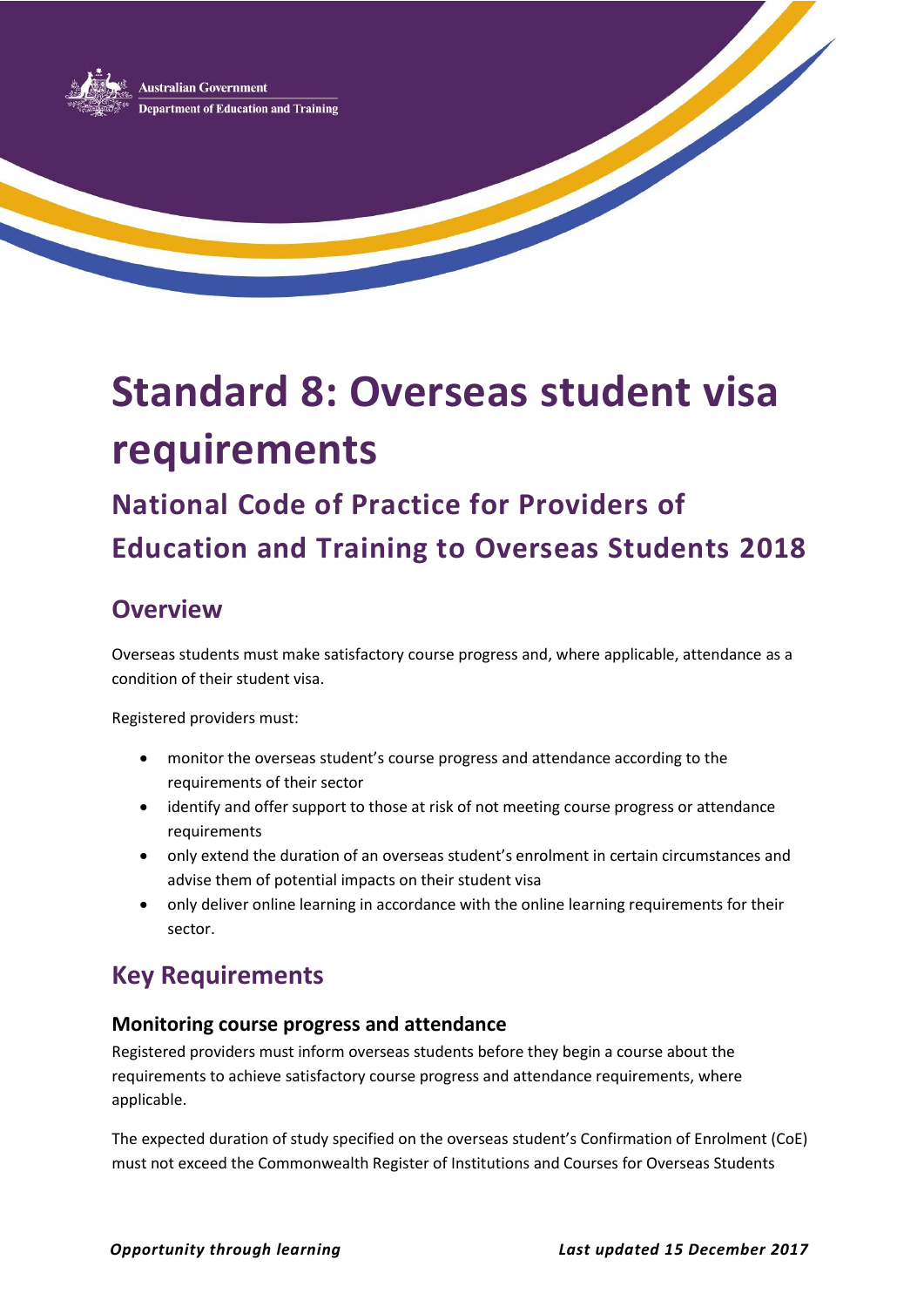(CRICOS) registered duration for the course. This means that registered providers will need to monitor the progress of overseas students to ensure they are able to complete the course within the expected duration specified on the CoE.

Registered providers must have documented policies and processes in place to identify, notify and assist overseas students who are at risk of not meeting course progress or attendance requirements. There should be evidence from the overseas student's assessment tasks, participation in tuition activities, or other indicators of academic progress, to indicate the overseas student is at risk of not satisfying these requirements.

Registered providers must also have processes in place to determine the point at which the overseas student has failed to meet satisfactory course attendance or course progress.

#### **Course progress and attendance requirements**

#### *Schools, ELICOS and Foundation Programs*

Registered providers of a school course, ELICOS or Foundation Program must have a documented policy and process for monitoring and recording both attendance and course progress for overseas students.

The minimum requirement for attendance is 80 per cent of the scheduled contact hours for the course, or higher if required under state or territory legislation. Registered providers may also choose to impose a higher attendance regulation through their attendance policies.

Registered providers must assist overseas students through an intervention strategy if they are not achieving satisfactory course progress. The intervention strategy should identify, notify and assist overseas students who have been absent for more than five consecutive days without approval, or who are at risk of not meeting attendance requirements before the overseas student's attendance drops below 80 per cent.

Registered providers should keep records of all contact and counselling made with overseas students who have been absent for more than five consecutive days or where the overseas student is at risk of not attending at least 80 per cent of the course contact hours.

The intent of contacting these overseas students is to find out why they have been absent and to see what support the registered provider may be able to offer the overseas student. For example, the overseas student's absence may not be due to medical reasons, but rather to homesickness or social issues – matters which may be addressed through the registered provider's student support services (see Standard 6).

#### *Higher education*

Registered providers of higher education courses must have a documented policy and process for monitoring and recording course progress for an overseas student.

Higher education providers must monitor course progress regularly and implement an intervention strategy to assist an overseas student not making satisfactory course progress. Registered providers are not required to monitor attendance for higher education courses.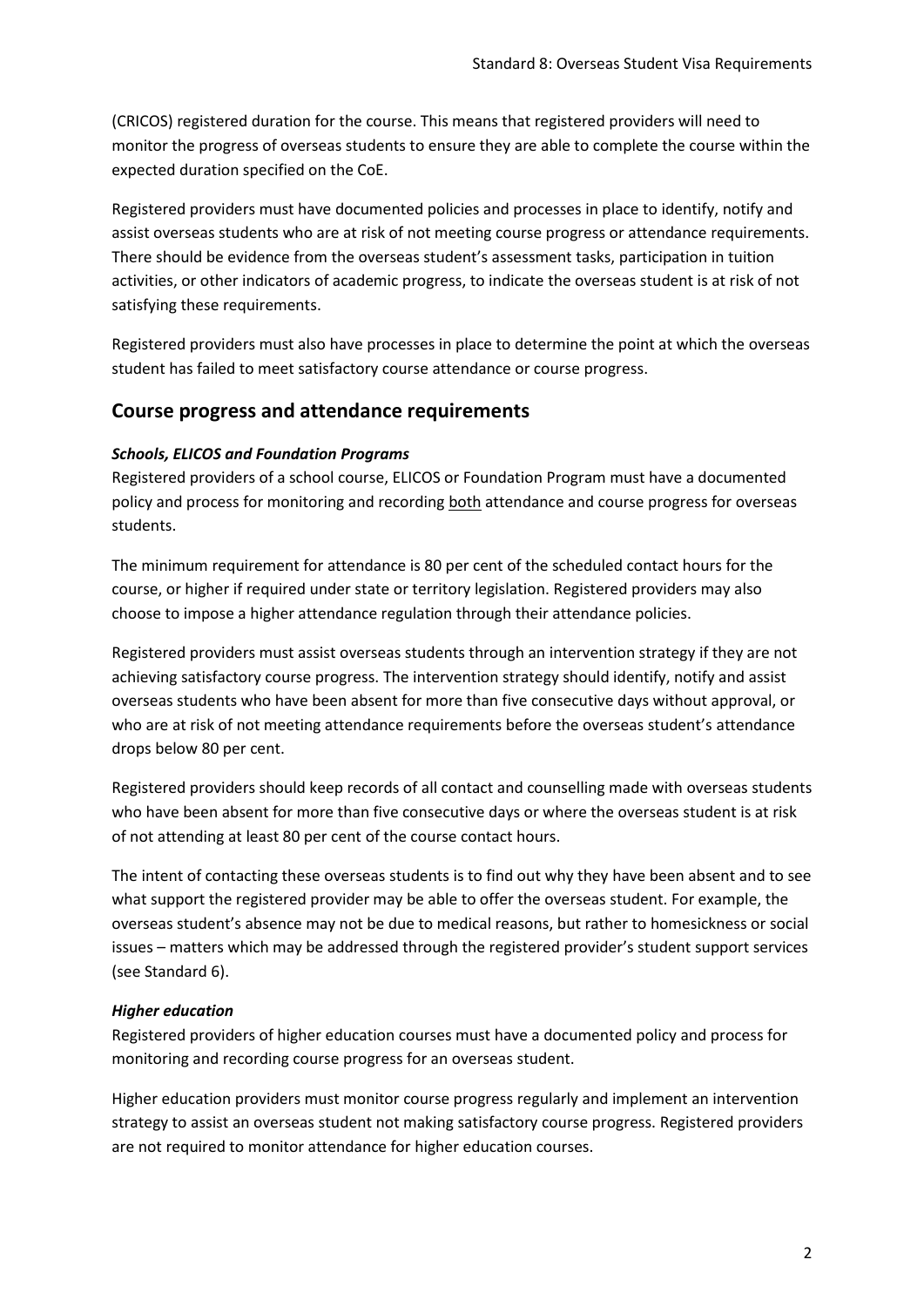#### *Vocational education and training (VET)*

Registered providers of VET courses must have a documented policy and process for monitoring and recording course progress for an overseas student.

By default, VET providers do not have to monitor attendance. However, they will have to monitor attendance if required as a condition of registration by the Education Services for Overseas Students (ESOS) agency. If an ESOS agency requires a VET provider to monitor attendance, it will notify the registered provider, and the minimum requirement for attendance is 80 per cent of the scheduled contact hours for the course.

Registered providers must assist overseas students through an intervention strategy if they are not achieving satisfactory course progress, and if applicable, attendance before the overseas student's attendance falls below 80 per cent.

#### **Reporting overseas student visa breaches**

Registered providers must report overseas students who do not meet course progress or, if applicable, attendance requirements.

If the registered provider has assessed that the overseas student is not meeting course progress or attendance requirements in accordance with its policies, the registered provider must give the overseas student a written notice of its intention to report. The registered provider also needs to advise the overseas student of their right to access the registered provider's internal complaints and appeals process within 20 working days.

The registered provider must maintain the overseas student's enrolment by only reporting a breach of course progress or attendance in Provider Registration and International Student Management System (PRISMS) if:

- the internal and external complaints processes have been completed and the breach has been upheld;
- the overseas student has chosen not to access the internal complaints and appeals process within the 20 working day period;
- the overseas student has chosen not to access the external complaints and appeals process; or
- the overseas student withdraws from the internal or external appeals process by notifying the registered provider in writing.

There are limited circumstances where a registered provider may decide not to report an overseas student for falling below 80 per cent attendance:

- for school, ELICOS and foundation program providers: the overseas student is still attending at least 70% of the scheduled course contact hours and provides genuine evidence of compassionate or compelling circumstances; and
- for VET providers who are required to monitor attendance by the ESOS agency: the overseas student is still attending at least 70% of the scheduled course contact hours and is maintaining satisfactory course progress.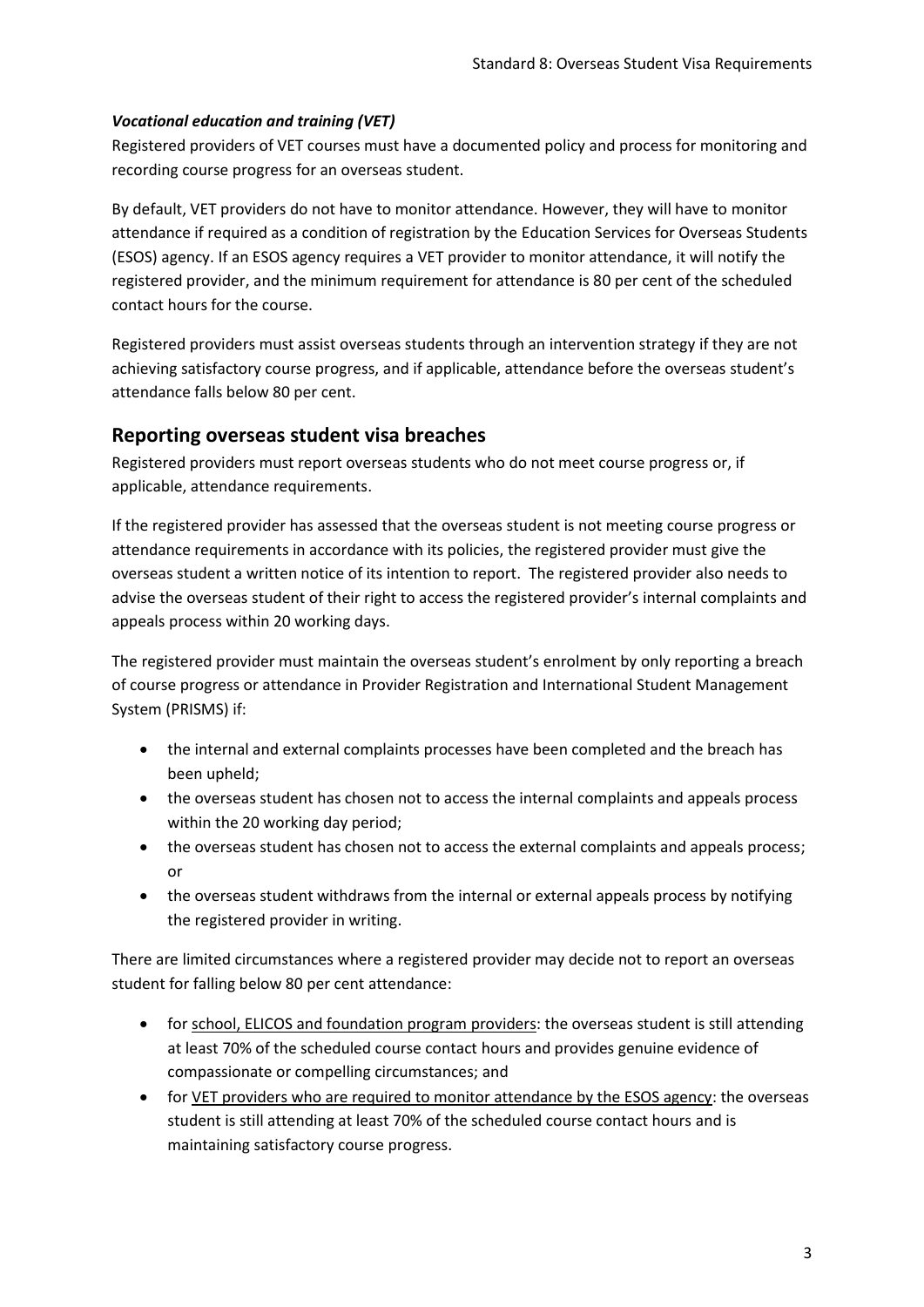#### **Extending course duration**

The registered provider can only extend the overseas student's enrolment if:

- the registered provider has assessed that there are compassionate or compelling circumstances and there is evidence to support this assessment;
- the registered provider has implemented, or is in the process of implementing, an intervention strategy for the overseas student who is at risk of not meeting course progress requirements; or
- an approved deferral or suspension of the overseas student's enrolment has occurred.

If the registered provider extends the duration of an overseas student's enrolment, they must advise the overseas student to visit the Department of Immigration and Border Protection's (DIBP) website to seek advice on any potential impacts on their visa.

'Compassionate or compelling' circumstances are generally those beyond the control of the overseas student and which have an impact upon the overseas student's course progress or wellbeing. These could include, but are not limited to:

- serious illness or injury, where a medical certificate states that the overseas student was unable to attend classes
- bereavement of close family members such as parents or grandparents (where possible a death certificate should be provided)
- major political upheaval or natural disaster in the home country requiring emergency travel and this has impacted on the overseas student's studies; or
- a traumatic experience, which could include:
	- o involvement in, or witnessing of a serious accident; or
	- $\circ$  witnessing or being the victim of a serious crime, and this has impacted on the overseas student (these cases should be supported by police or psychologists' reports)
- where the registered provider was unable to offer a pre-requisite unit, or the overseas student has failed a prerequisite unit and therefore faces a shortage of relevant units for which they are eligible to enrol; or
- inability to begin studying on the course commencement date due to delay in receiving a student visa.

These are only some examples of what may be considered compassionate or compelling circumstances.

Registered providers should outline what is considered compassionate or compelling circumstances in their own policies and use their professional judgement to assess each case on its individual merits. When determining whether compassionate or compelling circumstances exist, registered providers should consider documentary evidence provided to support the claim, and should keep copies of these documents in the overseas student's file.